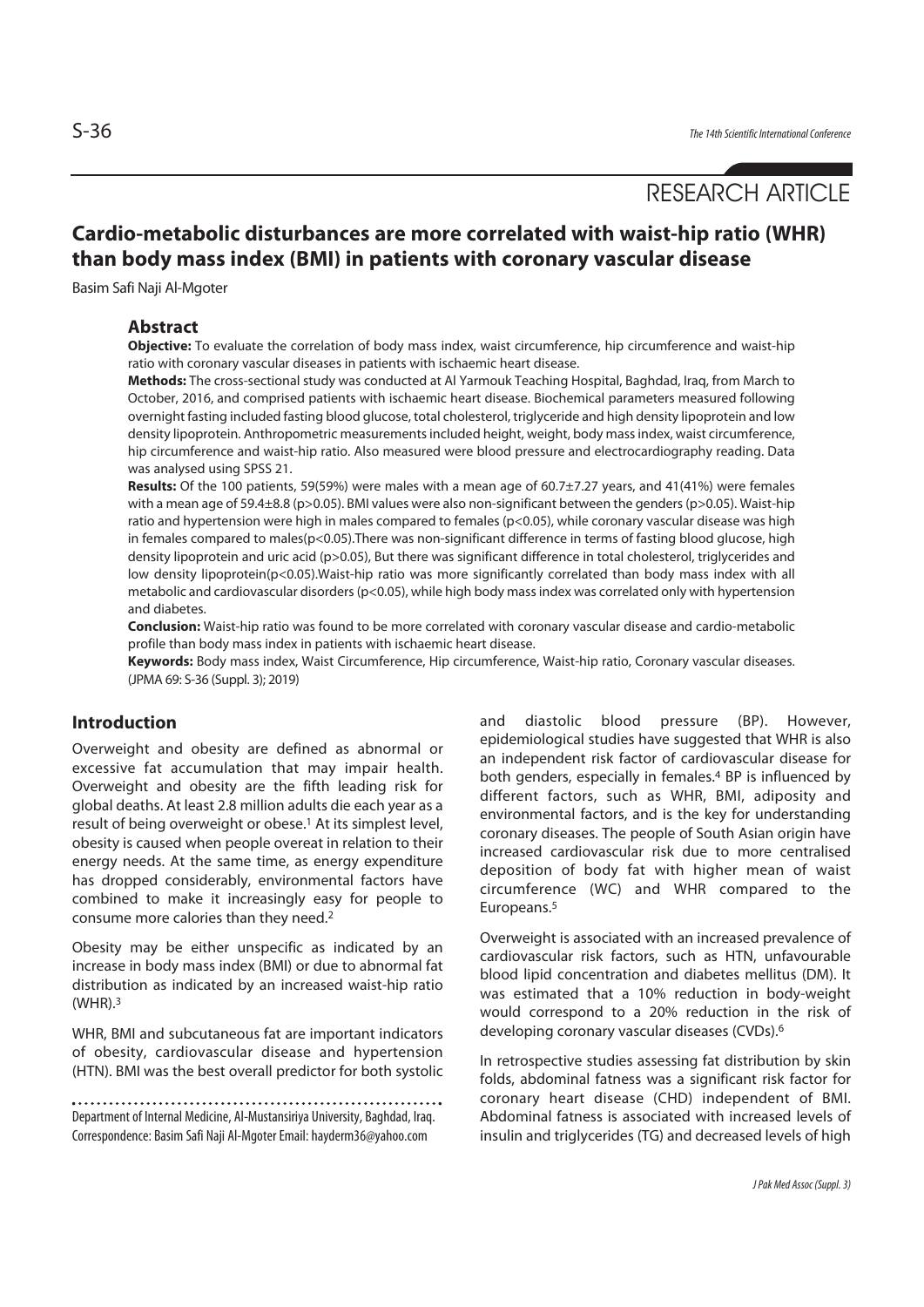The 14th Scientific International Conference  $S-37$ 

density lipoprotein (HDL), which may be associated with haemostatic and fibrinolytic factors that contribute to an increased risk of myocardial infarction (MI).7

According to the results of a meta-analysis, a weight-loss of 1kg is associated with a decrease of 1.2-1.6mmHg in systolic and 1.0-1.3mmHg in diastolic BP.8 Body fat distribution seems to predict HTN independent of BMI. The full impact of childhood obesity epidemic on the rate of type 2 diabetes mellitus (T2DM) in young adults has not yet been seen.9 The total causal role of overweight in the development of non-insulin-dependent diabetes mellitus (NIDDM) is supported by evidence that weight-loss in NIDDM improves glucose tolerance and reduces the need for hypoglycaemic drugs. Moreover, experimental overweight in normal young men reduced insulin sensitivity and the effect was reversible with weightloss.10 Dyslipidaemia plays a major role in the development of atherosclerosis and CVD in obese individuals. All of the components of dyslipidaemia, including higher TG and decreased HDL levels, as well as increased small, dense low density lipoprotein (LDL) particles, have been shown to be atherogenic. Weightloss and exercise improve dyslipidaemia and thus reduce CVD risk. In addition, obese individuals should be targeted for intense lipid-lowering therapy, when necessary.11

The current study was planned to evaluate the correlation between BMI, WHR and CVDs in obese patients.

# **Patients and Methods**

The cross-sectional study was conducted at Al Yarmouk Teaching Hospital, Baghdad, Iraq, from March to October, 2016, and comprised patients with ischaemic heart disease who were recruited from the consultant coronary care unit (CCU). After approval from the institutional ethics committee patients were selected according to the American Association of Hypertension and Ischaemic Heart Disease.12 Informed verbal consent was obtained from the subjects after which detailed medical history was taken and clinical examination and investigations were done.

Following overnight fasting, 5mL venous blood was collected for assessing fasting blood glucose (FBG), total cholesterol (TC), triglyceride (TG) and high density lipoprotein (HDL). Low density lipoprotein (LDL) was evaluated using Friedewald method.13

Height and weight were measured by graduated tape measure and digital stadiometer. BMI was equal to bodyweight (BW) (kg)/Height (m2).14 Waist circumference (WC) was measured in the standing position at the midpoint between the last rib and iliac crest.15 Hip circumference (HC) was measured in the standing position and was taken as the distance between greater trochanters.16 BP was measured at supine position by digital sphygmomanometer from the right arm. Electrocardiography (ECG) was done by 12-lead ECG recorder (GE, Marquette, Mac 800 ECG, EKG-machine, USA).

Data was analysed using SPSS 21 and was expressed as mean  $\pm$  standard deviation (SD).

#### **Results**

Of the 100 patients, 59(59%) were males with a mean age of 60.7±7.27 years, and 41(41%) were females with a mean age of 59.4±8.8 (p>0.05). BMI values were also nonsignificant between the genders (p>0.05). WHR and HTN were high in males compared to females (p<0.05). The difference in all the other variables was in on-significant, (Table-1).

There was non-significant difference in FBG, HDL and uric acid, but the difference was significant in TC, TG and LDL (Table-2).

WHR was more significantly correlated than BMI with metabolic and cardiovascular disorders (p<0.05). All the

Table-1: Patients' characteristics.

| Variables                | Male           | Female         | P       |
|--------------------------|----------------|----------------|---------|
|                          | $60.7 + -7.27$ | $59.4 + -8.8$  | 0.08    |
| Age (years)              |                |                |         |
| BMI ( $kg/m2$ )          | $28.5 + -6.1$  | $27.1 + -4.6$  | 0.08    |
| <b>WHR</b>               | $1.424 + 0.14$ | $0.95 + 0.12$  | $0.04*$ |
| Duration smoking (years) | $18.2 + 5.7$   | $15.9 + - 3.9$ | 0.05    |
| Concomitant diseases     |                |                |         |
| T <sub>2</sub> DM        | 13(22.00)      | 9(21.95)       | 0.07    |
| Hypertension             | 17(28.81)      | 7(17.07)       | $0.02*$ |
| Hyperlipidaemia          | 19(32.20)      | 14(34.14)      | 0.06    |
| <b>CVD</b>               | 40(67.79)      | 34(82.92)      | $0.01*$ |

Data are expressed as mean  $\pm$  SD, \*p <0.05, WHR: Waist-to-hip ratio; BMI: body mass index, T2DM: Type 2 diabetes mellitus; CVD: coronary vascular disease.

Table-2: Gluco-metabolic changes in patients with coronary vascular disease (CVD).

| Variables        | Male             | Female            | Total            |
|------------------|------------------|-------------------|------------------|
| FB G(mq/dl)      | $103.9 + 29.4$   | $99.4 \pm 29.5$   | $102.1 + 27.5$   |
| uric acid(mg/dl) | $4.77 + 0.87$    | $4.8 \pm 0.62$    | $4.79 \pm 0.77$  |
| TC(mq/dl)        | $207.6 + 40.9$   | $217.7 \pm 39.3*$ | $211.7 + 40.4$   |
| TG(mq/dl)        | $162.1 + 35.9$   | $172.4 \pm 37.6*$ | $166.3 \pm 36.8$ |
| HDL(mq/dl)       | $34.4 + 5.6$     | $35.8 \pm 8.08$   | $34.95 + 7.04$   |
| LDL(mq/dl)       | $143.3 \pm 32.9$ | $155.2 \pm 34.9*$ | $148.2 + 34.1$   |

Data are expressed as mean  $\pm$  SD, \*p <0.05, FBG: fasting blood glucose, TC: total cholesterol, TG: triglyceride, HDL: high density lipoprotein, LDL: low density lipoprotein.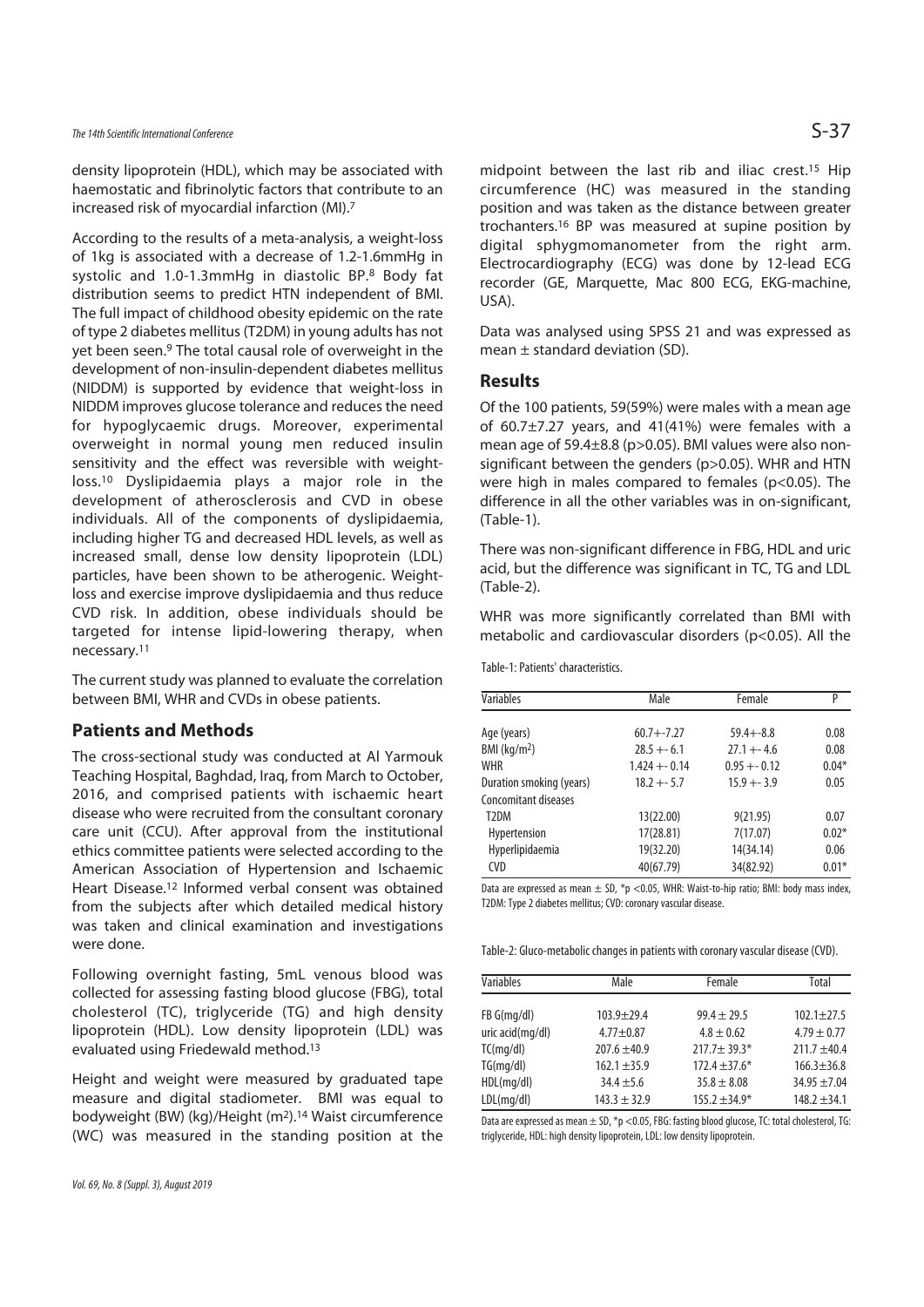Table-3: Correlation of Waist-to-hip ratio (WHR) and body mass index (BMI) with metabolic and cardiovascular disorders.

| <b>Diseases</b>                     | High WHR                         | High BMI                      |
|-------------------------------------|----------------------------------|-------------------------------|
|                                     |                                  |                               |
| Hypertension                        | 70.90% ( $r=0.84$ , $p=0.03$ )   | 45.90%(r=0.54, p=0.5)         |
| Diabetes mellitus                   | 95.45 % ( $r=0.94$ , $p=0.001$ ) | 77.22%( $r=0.85$ , $p=0.03$ ) |
| Hypertension & diabetes mellitus    | $100\%$ (r=0.99, p=0.00001)      | $75\%$ (r=0.83, p=0.04)       |
| Hyperlipidaemia                     | $96.96\%$ (r=0.97, p=0.0004)     | 69.69%( $r=0.65$ , $p=0.06$ ) |
| Hyperlipidaemia and hypertension    | $85.71\%$ (r=0.90,p=0.008)       | 42.85%( $r=0.51$ , $p=0.06$ ) |
| Hyperlipidaemia & diabetes mellitus | $87.50\%$ (r=0.93, p=0.002)      | 37.50% $r=0.45$ , $p=0.08$    |

diseases assessed were correlated with WHR ( $p$ <0.05) while high BMI was correlated only with HTN and T2DM (Table-3).

# **Discussion**

The results confirmed a positive correlation between various anthropometric measurements and CVD, indicating a positive correlation between CVD and BMI. The finding is in accordance with literature.17

In Framingham Heart study, the risk of death within 26 years increased by 1% for each extra pound between age 30 years and 42 years, and by 2% between the age of 50 years and 62 years.18 Other studies confirmed the risk of non-fatal MI among women with a BMI >29, which was 3 times higher than that in the leanest group. The correlation between CVD and high WHR in the current study was stronger than the correlation between BMI and CVD which was also reported by an earlier study.19 Regional fat distribution is an independent factor determining the risk of developing complications associated with obesity, like CHD, stroke and DM. Although abdominal fat is more common in men, the risk of heart disease increases with the amount of abdominal fat both in men and women.20

Abdominal obesity is associated with increased TG, and decreased HDL. In addition, abdominal fatness may be associated with abnormal haemostatic and fibrinolytic complications, which also contribute to an increased risk of MI.21,22

Initial epidemiological data had identified obesity as an important risk factor for CVD by acting indirectly through elevation of BP, blood cholesterol level and DM, but more recent analyses of the data from Framingham Heart study, with longer follow-up of people in the cohort, have once again suggested that obesity is indeed a primary risk factor acting independent of other factors.23

Moreover, individuals with weight fluctuation scarry increased risk of CVD and death than those with relatively stable bodyweight.24

# **Conclusion**

WHR was found to be more correlated with CVD and cardio-metabolic profile than BMI in patients with ischemic heart disease.

**Acknowledgment:** We are grateful to all the staff members of the Department of Clinical Pharmacology and Therapeutics for their cooperation and support.

**Disclaimer:** None.

**Conflicts of Interest:** None.

**Source of Funding:** None.

#### **References**

- 1. Al-Kuraishy HM, Al-Gareeb AI. Effect of orlistat alone or in combination with Garcinia cambogia on visceral adiposity index in obese patients. J IntercultEthnopharmacol2016;5:408-14.
- 2. Al-Kuraishy HM, Al-Gareeb AI. Effects of rosuvastatin alone or in combination with omega-3 fatty acid on adiponectin levels and cardiometabolic profile. J Basic Clin Pharm 2016;8:8-14.
- 3. Al-Kuraishy HM, Al-Gareeb AI. Erectile dysfunction and low sex drive in men with type 2 dm: the potential role of diabetic pharmacotherapy. J Clin Diagn Res 2016;10:21-26.
- 4. Al-Kuraishy HM, Al-Gareeb AI, Al-Buhadilly AK. Rosuvastatin improves vaspin serum levels in obese patients with acute coronary syndrome. Diseases 2018;6:e9.
- 5. Al-Gareeb AI. Effect of hawthorn extract on blood pressure and lipid profile in patients with stage I hypertension: a placebocontrolled, double-blind randomized trial. Mustansiriya Med J 2018;11:52-7.
- 6. Piché ME, Poirier P, Lemieux I, Després JP. Overview of epidemiology and contribution of obesity and body fat distribution to cardiovascular disease: an update. Prog Cardiovasc Dis 2018;61:103-13.
- 7. Al-Kuraishy HM, Al-Gareeb AI. Acylation-stimulating protein is a surrogate biomarker for acute myocardial infarction: Role of statins. J Lab Physicians 2017;9:163-69.
- 8. Franz MJ, VanWormer JJ, Crain AL, Boucher JL, Histon T, Caplan W, et al. Weight-loss outcomes: a systematic review and metaanalysis of weight-loss clinical trials with a minimum 1-year follow-up. J Am Diet Assoc 2007;107:1755-67.
- 9. Yoon KH, Lee JH, Kim JW, Cho JH, Choi YH, Ko SH, et al. Epidemic obesity and type 2 diabetes in Asia. Lancet 2006;368:1681-8.
- 10. Robinson SL, Hattersley J, Frost GS, Chambers ES, Wallis GA. Maximal fat oxidation during exercise is positively associated with 24-hour fat oxidation and insulin sensitivity in young, healthy men. J Appl Physiol (1985) 2015;118:1415-22.
- 11. Al-Naimi MS, Hussien NR, Rasheed HA, Al-Kuraishy HM, Al-Gareeb